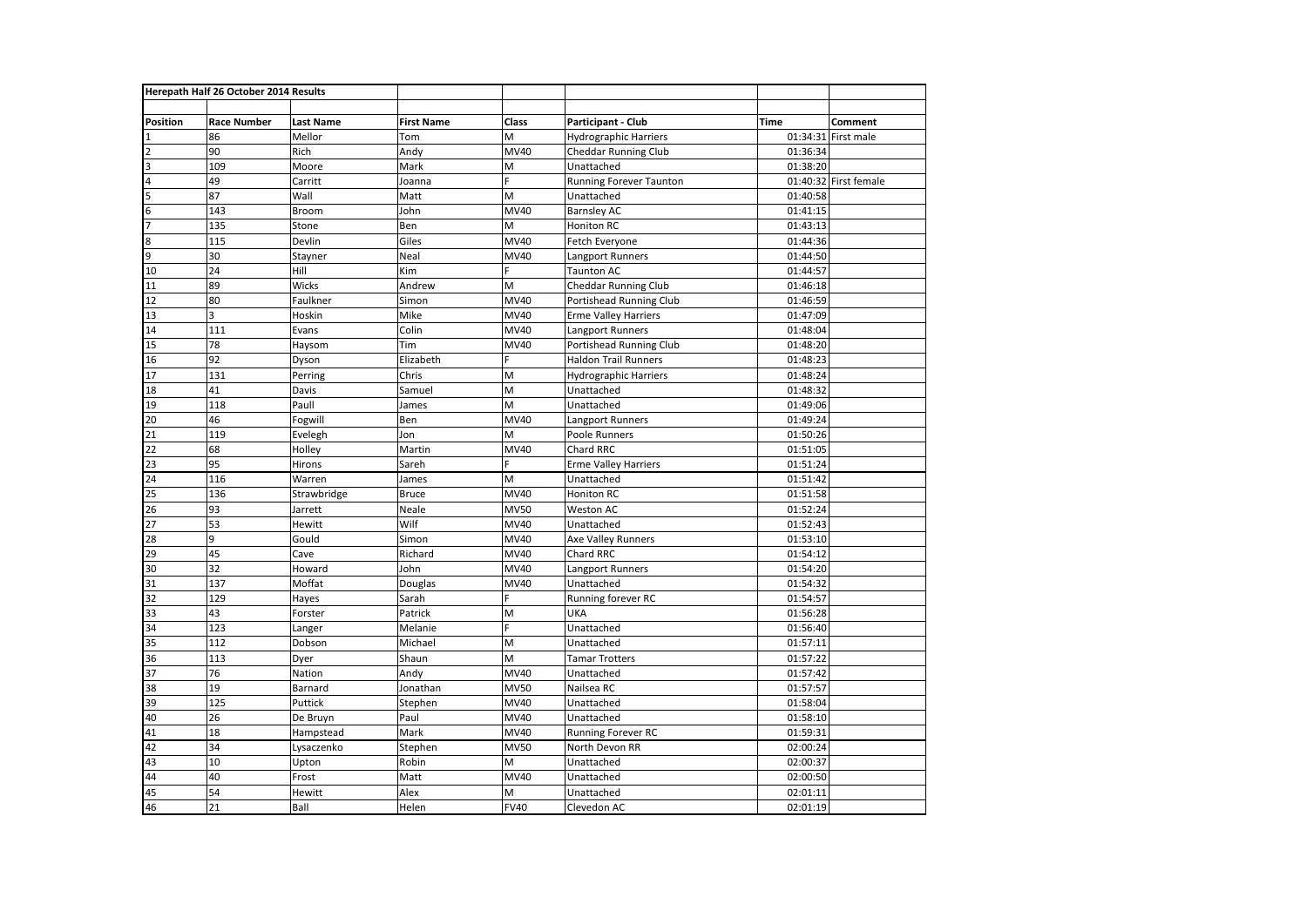| 47 | 48             | Beake         | Andy       | MV40        | Running Forever Running Club | 02:02:13 |  |
|----|----------------|---------------|------------|-------------|------------------------------|----------|--|
| 48 | 144            | <b>Broom</b>  | Dawn       | <b>FV50</b> | <b>Barnsley AC</b>           | 02:03:06 |  |
| 49 | 96             | Bazley        | Graham     | <b>MV50</b> | Town & Country Harriers      | 02:03:43 |  |
| 50 | $\overline{7}$ | Violet        | Denis      | <b>MV50</b> | <b>Trull Troggers</b>        | 02:03:52 |  |
| 51 | 75             | Hughes        | Fran       | F.          | Unattached                   | 02:05:03 |  |
| 52 | 81             | Watwood       | Delphine   | Ė           | <b>Plymouth Harriers</b>     | 02:05:38 |  |
| 53 | 12             | Gunn          | Chris      | MV40        | <b>Running Forever</b>       | 02:06:52 |  |
| 54 | 52             | Edwards       | Adrian     | M           | Running Forever RC           | 02:07:55 |  |
| 55 | 133            | Wyatt         | Gavin      | M           | Chard RRC                    | 02:08:33 |  |
| 56 | 83             | Wigram        | Tim        | MV40        | Honiton RC                   | 02:09:19 |  |
| 57 | 79             | Gardner       | Kate       | <b>FV50</b> | Unattached                   | 02:11:25 |  |
| 58 | 69             | Wray          | Stephen    | MV40        | Unattached                   | 02:11:25 |  |
| 59 | 103            | Sumner        | Tracy      | Ė.          | Unattached                   | 02:11:32 |  |
| 60 | 36             | Blackmore     | Michelle   | <b>FV40</b> | <b>Wells City Harriers</b>   | 02:12:22 |  |
| 61 | 107            | Stewart       | lan        | MV40        | Unattached                   | 02:13:03 |  |
| 62 | 147            | Donovan       | Jimmy      | <b>MV50</b> | Teignbridge Trotters         | 02:13:16 |  |
| 63 | 85             | Collins       | Belinda    | <b>FV40</b> | Unattached                   | 02:13:45 |  |
| 64 | 134            | Rawlings      | Heather    | <b>FV40</b> | Unattached                   | 02:14:22 |  |
| 65 | 146            | Pearcy        | Emma       | Ė           | Teignbridge Trotters         | 02:14:26 |  |
| 66 | 84             | Hohl          | Jacqueline | <b>FV50</b> | Unattached                   | 02:14:30 |  |
| 67 | 71             | Aston         | Mark       | MV40        | Unattached                   | 02:14:44 |  |
| 68 | 106            | William Pring | Vaughn     | MV40        | Unattached                   | 02:15:15 |  |
| 69 | 150            | Pascall       | Emma       | <b>FV50</b> | Unattached                   | 02:15:25 |  |
| 70 | 149            | Pascall       | Charlie    | MV60        | Unattached                   | 02:15:27 |  |
| 71 | 126            | Lane          | David      | <b>MV50</b> | 1st Chard Wheelers           | 02:15:50 |  |
| 72 | 17             | Wadey         | Maria      | <b>FV40</b> | Chard RRC                    | 02:16:45 |  |
| 73 | 50             | Filer         | Joanne     | <b>FV40</b> | pac tri                      | 02:16:47 |  |
| 74 | 120            | Warren        | Sarah      | Ė.          | Somerset RC Tri              | 02:17:03 |  |
| 75 | 94             | Smith         | Lynda      | <b>FV40</b> | Unattached                   | 02:17:08 |  |
| 76 | 98             | Foord         | Ron        | <b>MV50</b> | Running Forever Running Club | 02:17:08 |  |
| 77 | 15             | Giles         | Paul       | MV40        | Unattached                   | 02:17:42 |  |
| 78 | 142            | Hoskins       | Mark       | M           | Unattached                   | 02:17:45 |  |
| 79 | 82             | Fallows       | Simon      | M           | Unattached                   | 02:17:54 |  |
| 80 | 11             | Fraser        | Paul       | MV40        | Chard RRC                    | 02:17:54 |  |
| 81 | 100            | Green         | Joseph     | <b>MV50</b> | Unattached                   | 02:18:19 |  |
| 82 | 99             | Green         | Paula      | <b>FV40</b> | Unattached                   | 02:18:20 |  |
| 83 | 77             | Taylor        | Cath       | <b>FV40</b> | Portishead Running Club      | 02:19:38 |  |
| 84 | 13             | Porter        | Dave       | M           | Running Forever Running Club | 02:21:48 |  |
| 85 | 64             | Willmot       | Archie     | M           | Unattached                   | 02:23:08 |  |
| 86 | 51             | Dummer        | Paul       | <b>MV50</b> | Unattached                   | 02:23:29 |  |
| 87 | 72             | Paul          | Kathleen   | <b>FV40</b> | Nailsea RC                   | 02:23:39 |  |
| 88 | 74             | Underwood     | Kate       | Ė.          | Nailsea RC                   | 02:25:15 |  |
| 89 | 139            | Rowcliffe     | Jane       | <b>FV50</b> | Nailsea RC                   | 02:26:03 |  |
| 90 | 6              | Arnold        | Suzi       | <b>FV40</b> | <b>Trull Troggers</b>        | 02:26:15 |  |
| 91 | 91             | Rich          | Joanna     | Ė           | Cheddar Valley Joggers       | 02:27:48 |  |
| 92 | 29             | Bindon        | Julie      | <b>FV40</b> | Chard RRC                    | 02:28:20 |  |
| 93 | $\overline{a}$ | Forster       | Adam       | MV40        | Unattached                   | 02:29:21 |  |
| 94 | 88             | Glover        | Roz        | <b>FV40</b> | Great Western Runners        | 02:30:22 |  |
| 95 | 42             | McKenzie      | Dan        | MV40        | Unattached                   | 02:31:14 |  |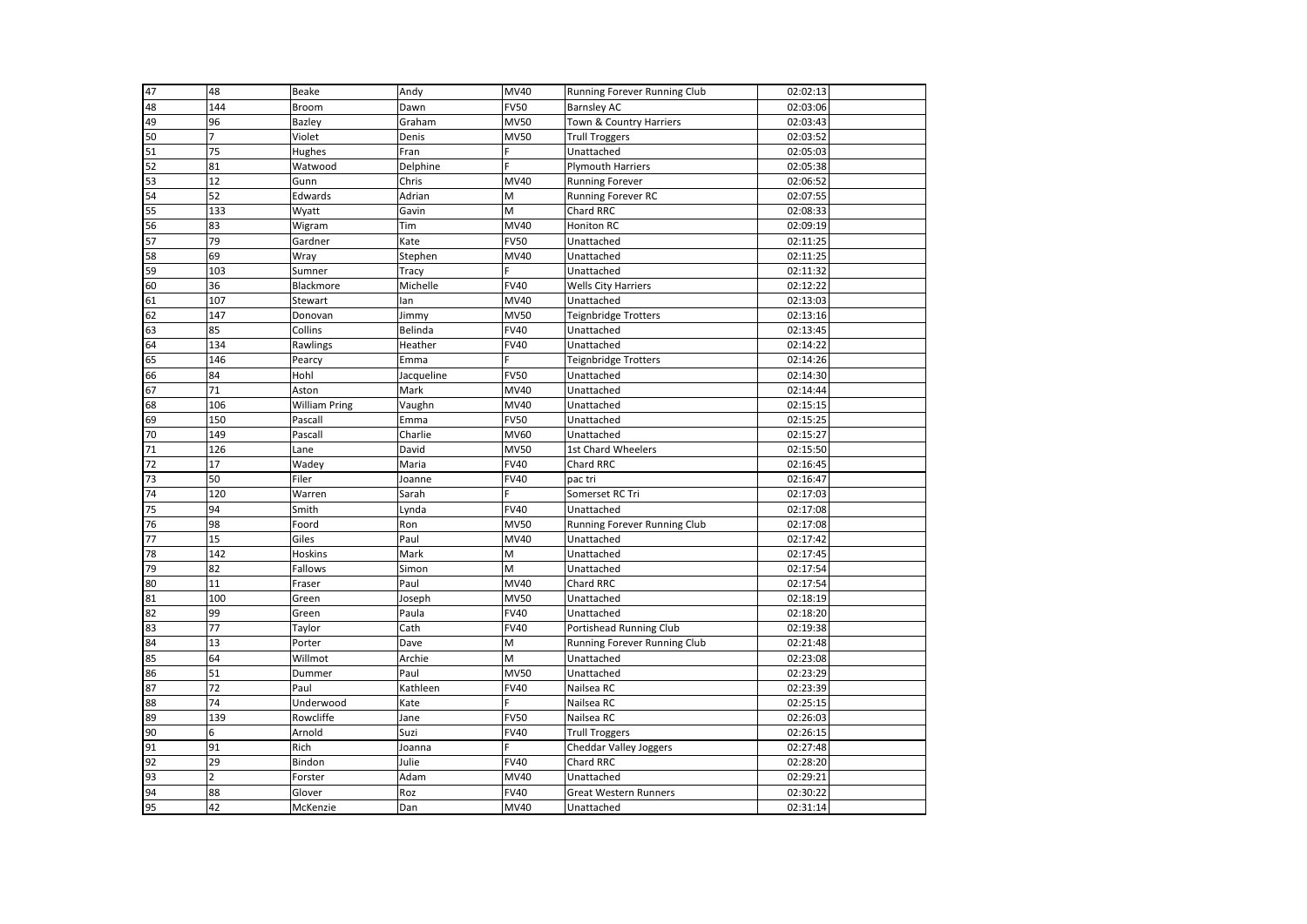| 96         | 132          | <b>Buckman</b> | Chris        | MV40        | Running Forever RC           | 02:31:39   |  |
|------------|--------------|----------------|--------------|-------------|------------------------------|------------|--|
| 97         | 101          | Halkett        | Donna        | Ë           | running forever running club | 02:32:25   |  |
| 98         | 114          | Gilbert        | Julie        | <b>FV40</b> | Rfrc                         | 02:33:19   |  |
| 99         | 65           | Gater          | Rose         | F           | Unattached                   | 02:34:06   |  |
| 100        | 104          | Neale          | Roger        | M           | Unattached                   | 02:34:27   |  |
| 101        | 122          | Griffiths      | Suzi         | <b>FV40</b> | <b>Taunton AC</b>            | 02:35:13   |  |
| 102        | 61           | Mcdonald       | Sarah        | <b>FV40</b> | Unattached                   | 02:35:33   |  |
| 103        | 23           | Gibbs          | Claire       | <b>FV40</b> | Chard RRC                    | 02:36:35   |  |
| 104        | 108          | <b>Sparks</b>  | Jon          | <b>MV50</b> | Running Forever Running Club | 02:37:42   |  |
| 105        | 31           | Milton         | Laura        | Ë           | women on the run             | 02:38:11   |  |
| 106        | 141          | King           | Bryan        | MV60        | plymouth musketeers          | 02:40:00   |  |
| 107        | 148          | Adams          | Sharon       | Ë           | <b>Plymouth Musketeers</b>   | 02:40:00   |  |
| 108        | 140          | King           | Louise       | <b>FV50</b> | plymouth musketeers          | 02:40:00   |  |
| 109        | 117          | Paull          | Cathy        | Ë           | Somerset RC Tri              | 02:40:12   |  |
| 110        | 22           | Baxter         | Helen        | <b>FV40</b> | Chard RRC                    | 02:41:13   |  |
| 111        | 62           | Dymond-White   | Suzy         | <b>FV40</b> | Unattached                   | 02:42:35   |  |
| 112        | 110          | Johnson        | Laura        | F           | Unattached                   | 02:43:19   |  |
| 113        | 56           | Price          | Heidi        | F.          | Unattached                   | 02:44:17   |  |
| 114        | 8            | Archibold      | Chris        | <b>MV40</b> | Littledown Harriers RC       | 02:46:46   |  |
| 115        | 5            | Harvey         | Charlotte    | <b>FV40</b> | Women onthe Run              | 02:46:56   |  |
| 116        | $\mathbf{1}$ | Gwynne         | Helen        | <b>FV50</b> | Women on the Run             | 02:46:56   |  |
| 117        | 57           | <b>Sines</b>   | Lily         | <b>FV40</b> | Unattached                   | 02:47:09   |  |
| 118        | 4            | Newbould       | Carole       | <b>FV50</b> | Women on the Run             | 02:48:17   |  |
| 119        | 16           | Morrison       | Jo           | <b>FV40</b> | Unattached                   | 02:49:11   |  |
| 120        | 44           | Gray           | Mike         | MV40        | Royal Navy AC                | 02:49:12   |  |
| 121        | 20           | Simpson        | Harriet      | F           | Langport Runners             | 02:59:56   |  |
| 122        | 28           | Hampson        | Tony         | MV50        | Minehead RC                  | 03:00:26   |  |
| 123        | 35           | Salisbury      | Graeme       | <b>MV50</b> | North Devon Triathletes      | 03:15:30   |  |
| 124        | 38           | Lupton         | Tim          | MV40        | <b>Purple Patch Runners</b>  | 03:15:33   |  |
| <b>DNS</b> | 14           | Dunlop         | Paul         | M           | Unattached                   | <b>DNS</b> |  |
| <b>DNS</b> | 25           | Aldridge       | Mari         | <b>FV40</b> | UKA                          | <b>DNS</b> |  |
| <b>DNS</b> | 27           | Allen          | Scott        | M           | Unattached                   | <b>DNS</b> |  |
| <b>DNS</b> | 33           | Taylor         | David        | <b>MV40</b> | Unattached                   | <b>DNS</b> |  |
| <b>DNS</b> | 37           | Edwards        | Mark         | MV40        | Unattached                   | <b>DNS</b> |  |
| <b>DNS</b> | 39           | Debard         | Aidan        | MV40        | Unattached                   | <b>DNS</b> |  |
| <b>DNS</b> | 47           | Pereni         | loana        | <b>FV40</b> | Unattached                   | <b>DNS</b> |  |
| <b>DNS</b> | 55           | Urwin          | Chris        | MV40        | Unattached                   | <b>DNS</b> |  |
| <b>DNS</b> | 58           | Vernelli       | Toni         | <b>FV40</b> | Running Forever RC           | <b>DNS</b> |  |
| <b>DNS</b> | 59           | O'Flaherty     | Samuel       | M           | Unattached                   | <b>DNS</b> |  |
| <b>DNS</b> | 60           | Grainger       | George       | M           | Unattached                   | <b>DNS</b> |  |
| <b>DNS</b> | 63           | O'Malley       | Peter        | M           | Unattached                   | <b>DNS</b> |  |
| <b>DNS</b> | 66           | Cooper         | Simon        | M           | Unattached                   | <b>DNS</b> |  |
| <b>DNS</b> | 67           | Harris         | Nick         | M           | Unattached                   | <b>DNS</b> |  |
| <b>DNS</b> | 70           | Hardy          | Ruth         | F.          | Unattached                   | <b>DNS</b> |  |
| <b>DNS</b> | 73           | Stowell        | Amanda Milly | <b>FV50</b> | Clevedon AC                  | <b>DNS</b> |  |
| <b>DNS</b> | 97           | Entwistle      | Gerald       | <b>MV60</b> | Running Forever Taunton      | <b>DNS</b> |  |
| <b>DNS</b> | 102          | Dixon          | Mike         | M           | <b>BADTri</b>                | <b>DNS</b> |  |
| <b>DNS</b> | 105          | Haigh          | Neil         | MV40        | <b>Quantock Harriers</b>     | <b>DNS</b> |  |
| <b>DNS</b> | 121          | King           | Rachael      | <b>FV50</b> | <b>Bath University AC</b>    | <b>DNS</b> |  |